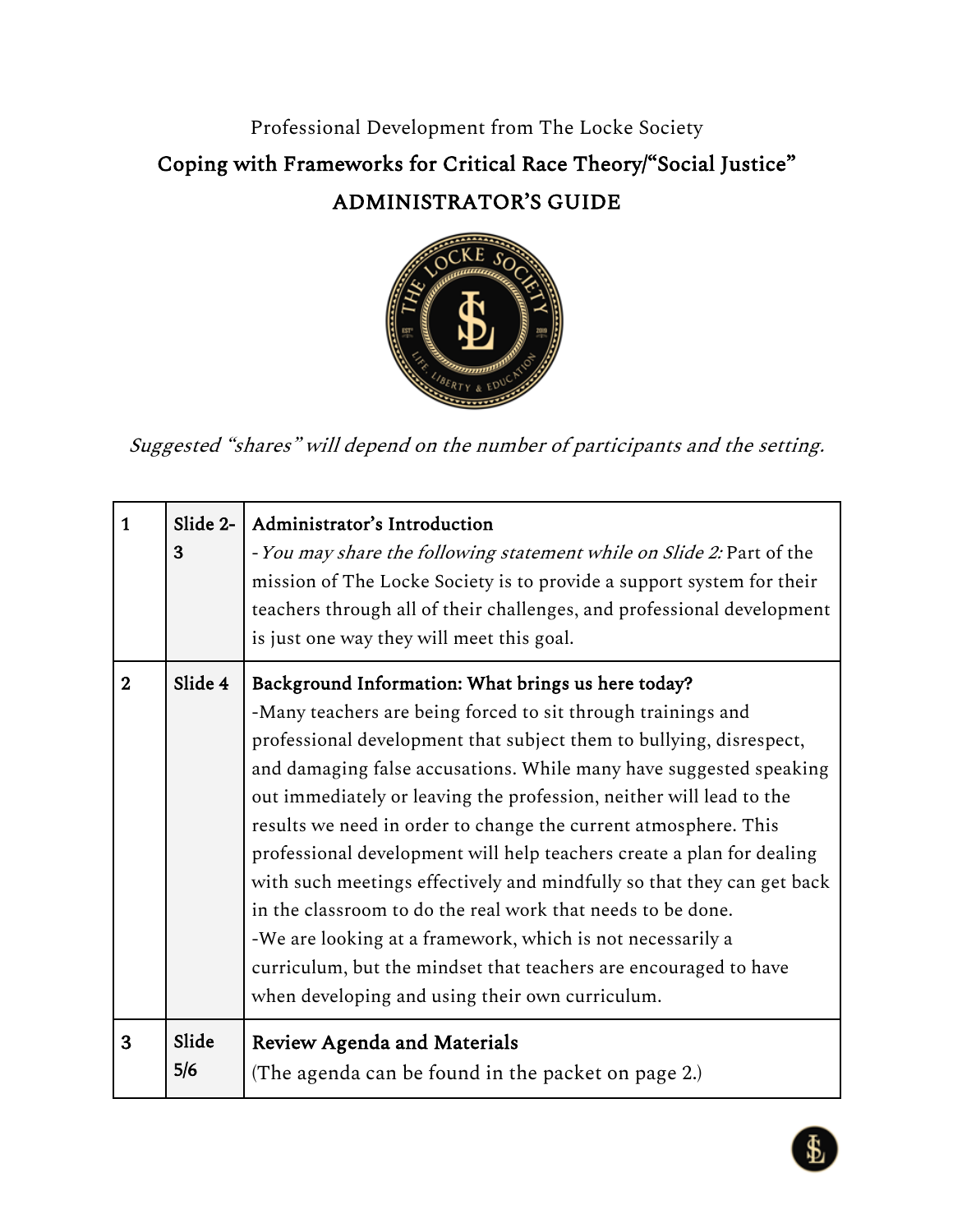| $\overline{\mathbf{4}}$ | Slide 7<br>(packet<br>page 3)     | Introductions<br>-Each participant will independently complete the questions on<br>this page in their packet. After the allotted time, participants<br>will first share within their groups, then they will be invited to<br>share with all of the participants.                                                                                                                                                                                                                                                                                                                                                            |
|-------------------------|-----------------------------------|-----------------------------------------------------------------------------------------------------------------------------------------------------------------------------------------------------------------------------------------------------------------------------------------------------------------------------------------------------------------------------------------------------------------------------------------------------------------------------------------------------------------------------------------------------------------------------------------------------------------------------|
| 5                       | Slide 8<br>(frame<br>work)        | NYSED (New York State Education Department) Culturally<br><b>Responsive-Sustaining Education Framework</b><br>-We will look at the NYSED Culturally-Responsive Sustaining<br>Framework. New York is one the leading forces of progressive<br>curricula and what they have outlined in this framework is<br>similar to other frameworks that have been introduced in other<br>states. Even if you do not teach in New York, you can apply what<br>we do with this today to your state/district's frameworks.<br>Recommended Reading: Overview pages 6 - 16. Additionally:<br>"Teachers" pages 25-29. "Students" pages 19-23. |
| 6                       | Slide 9                           | Share<br>-Participants will be asked to share their thoughts about this<br>framework. They may discuss their initial reactions, problems,<br>concerns, etc. The administrator will ask: How do you handle<br>reading this in a meeting with your colleagues? (Your ability to<br>stay calm, focus, participate, etc.)                                                                                                                                                                                                                                                                                                       |
| 7                       | Slide<br>10<br>(packet<br>page 4) | <b>Avenues for Participating</b><br>-Discuss the two suggestions of Avenue A and Avenue B. Add<br>others suggested by participants.                                                                                                                                                                                                                                                                                                                                                                                                                                                                                         |
| 8                       | Slide<br>11<br>(frame<br>work)    | Reading 2<br>-Participants will read one section of the framework with one or<br>more new perspectives. Recommended Reading: "Teachers"<br>pages 25-29.                                                                                                                                                                                                                                                                                                                                                                                                                                                                     |

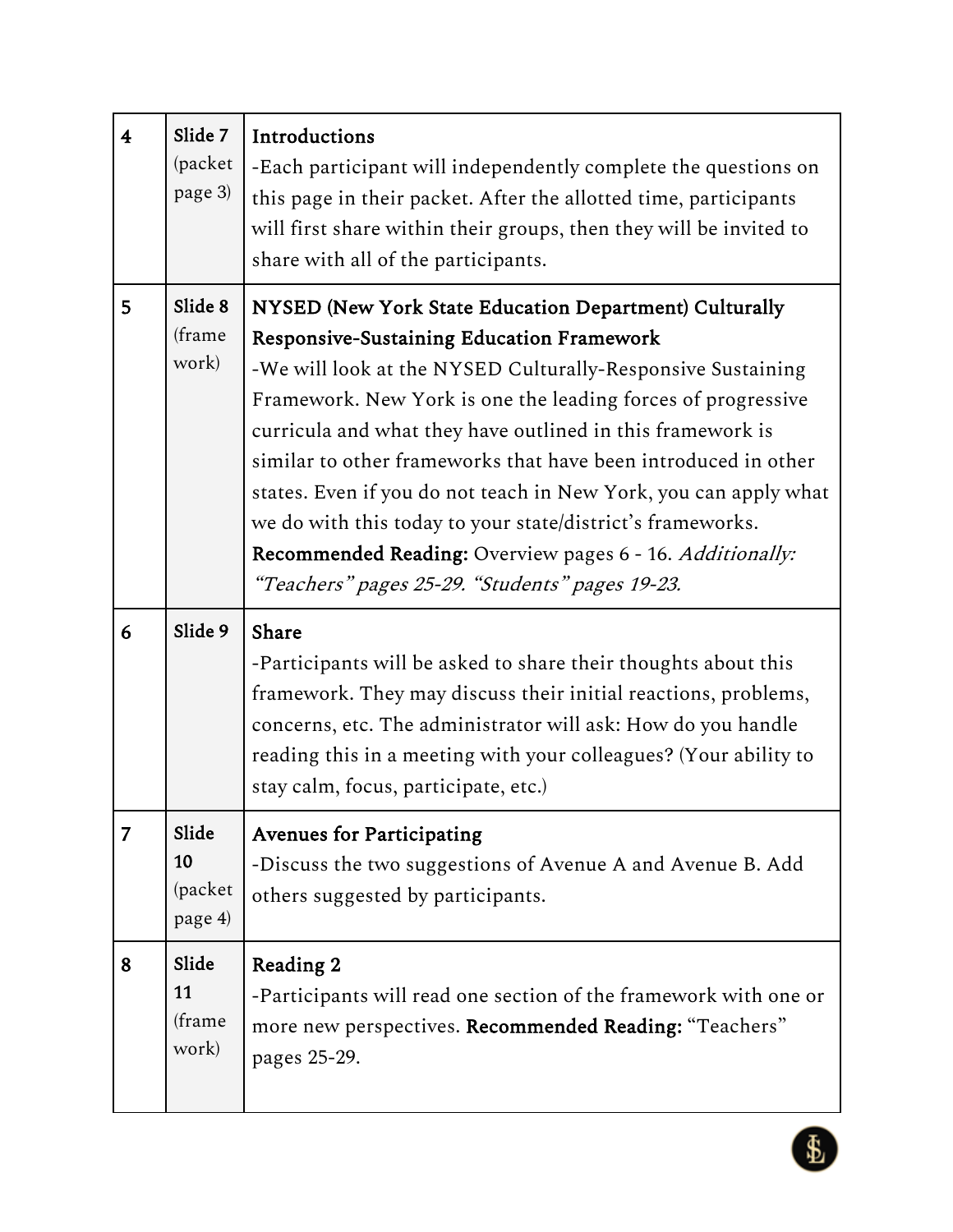| 9  | Slide<br>12                       | Share<br>-Participants will share how reading with a new perspective<br>changed the way they dealt with the reading. The administrator<br>may ask: How did reading through this new lens help you cope<br>with the challenges of this framework? This is how you could<br>calmly go through a framework with your colleagues<br>maintaining your point of view, but also maintaining<br>mindfulness to be present to the extent to which you will not be<br>ridiculed or dismissed.) |
|----|-----------------------------------|--------------------------------------------------------------------------------------------------------------------------------------------------------------------------------------------------------------------------------------------------------------------------------------------------------------------------------------------------------------------------------------------------------------------------------------------------------------------------------------|
| 10 | Slide<br>13<br>(packet<br>page 4) | <b>Creating a Plan/Notes for Teachers</b><br>-Participants will record a plan they will have in place to prepare<br>them for going into these trainings/professional development.                                                                                                                                                                                                                                                                                                    |
| 11 | Slide<br>14<br>(packet<br>page 5) | Put into Practice: Drafting a Lesson<br>-Participants will brainstorm and share answers to the prompt:<br>What are some lesson topics that could easily fit into this<br>framework?                                                                                                                                                                                                                                                                                                  |
| 12 | Slide<br>15<br>(packet<br>page 5) | Put into Practice: Drafting a Lesson<br>-Before previewing the model lesson, <i>Stalin's Genocides</i> , the<br>administrator will review the key aspects of the lesson that<br>participants will be expected to have in their own lesson draft.                                                                                                                                                                                                                                     |
| 13 | Slide<br>16<br>(model<br>lesson)  | Put into Practice: Model Lesson<br>-The administrator will review the lesson plan with participants<br>explaining each relevant section and how it meets the standards.<br>(Only the lesson plan is necessary for the share, the texts may be<br>read by participants at another time.) Special emphasis should be<br>placed on the writing of the rationale.                                                                                                                        |